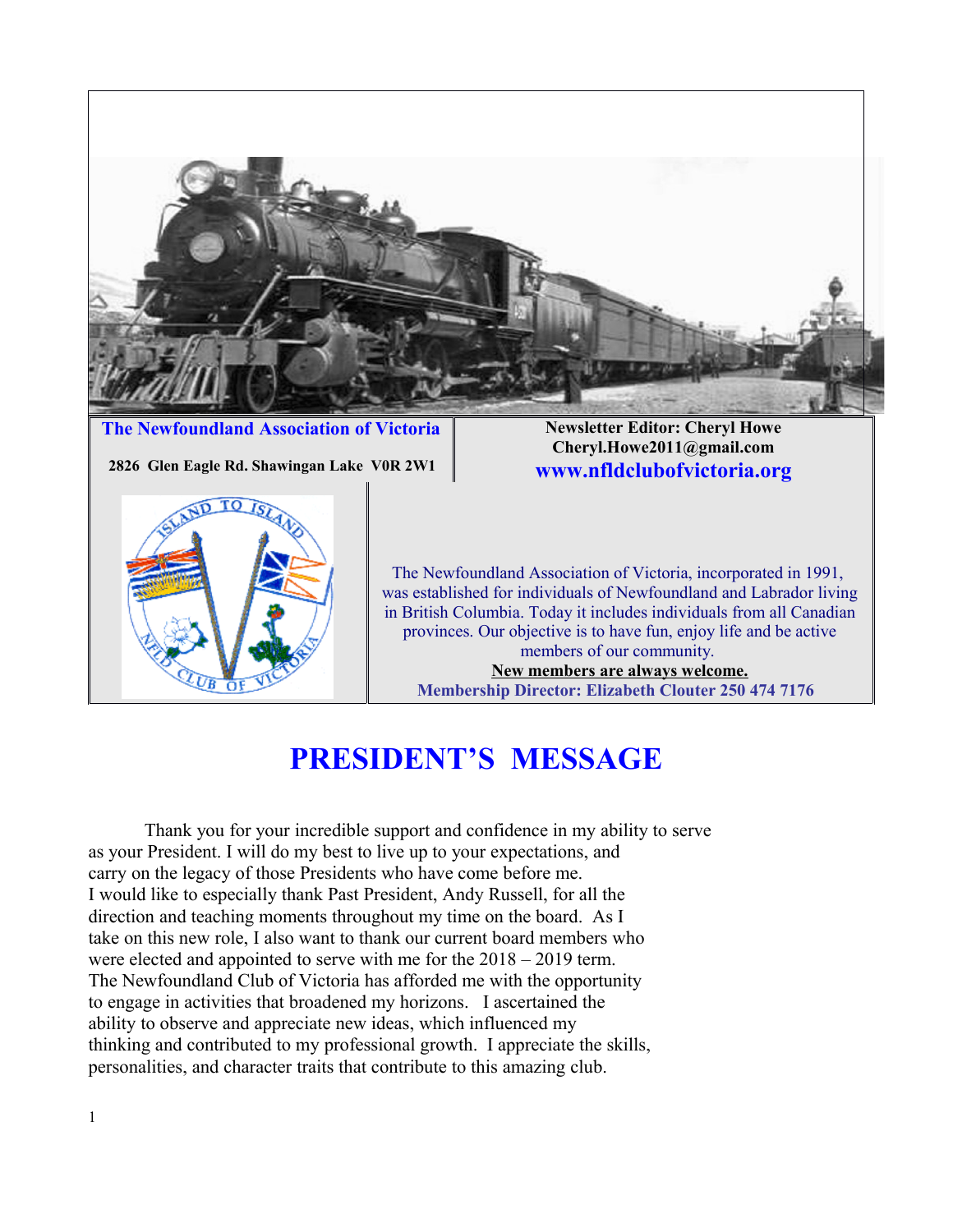## **2019 Executive**

**President**: Corrina Taylor 250 415 8088

Past President: Andy Russell 250 479 3327

**Vice-President**: Trevor Davis

**Treasurer**: Incoming - Michelle O'Connor

**Secretary**: Bev Harkousha 778 676 4849

**Membership/Website**: Shane White

**Entertainment**: Debbie Cumby

**Goodwill** Bev Harkousha 778 676 4849

**Member-At-Large**: Gerry Morgan 250 391 0210

## **Treasurer's Report**

At our last membership meeting we offered a Silent Auction which came about through the kindness of Garry and Dona Hogan. The Hogans are downsizing and we were happy to help. The proceeds of \$818.00 were split 50/50 which added \$409.00 to our coffers. Thank you members for your participation also a big thank you to the Legion Pool Players who purchased many items.

Please keep this thought active, we could do this again for any member.

Thank you for supporting the Club, keep helping us, that we may help others.

Shirley Hulan......Treasurer

## **Club Calendar**

#### **Meat Draws 3 – 5pm and Music Bingo** –

Langford Legion 7:00 pm – 9:30 pm. Door Prizes every Saturday. Come out and support our Legion.

**June 30th** – **CANCELLED! -** Slo-Pitch BALL TOURNEY Carlow Road Centennial Park/ LEGION PARTY – hosted by The Newfoundland Club of Victoria and SeaBats Ball team – steak dinner and dance to follow at Legion.

**July 20th - Annual Pot Luck and Music Jam** at Joan and Andy Russell., Mark the date as it is an event not to be missed.

Details on all of these events well be emailed out as they come closer.

#### **www.nfldclubofvictoria.org**

………Debbie Cumby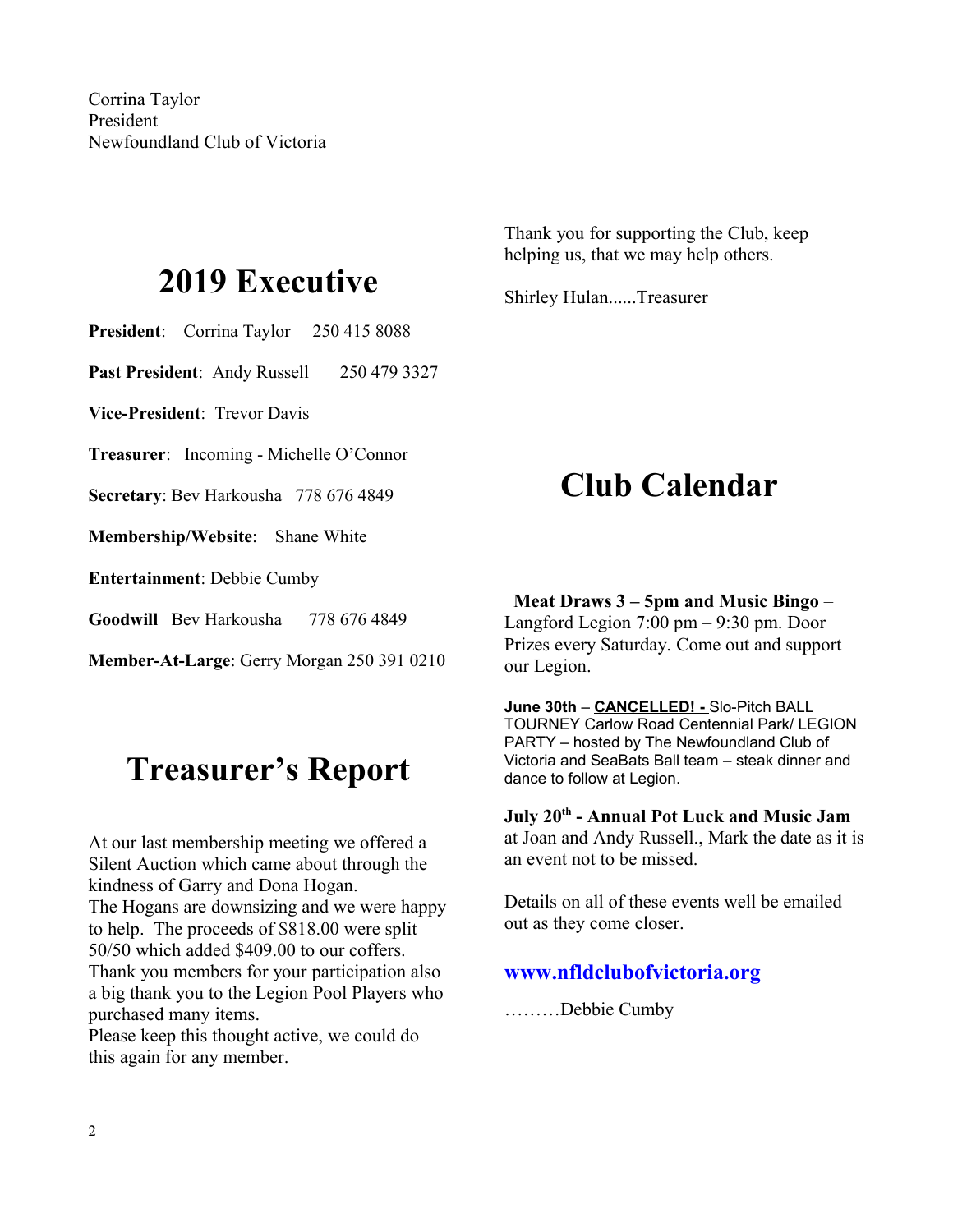### **MEMBERSHIP**

Membership is approximately 70 members. If you haven't paid your dues for 2019 please contact me at 250-889-1830. Information regarding applying for membership can be found on our web site at <https://www.nfldclubofvictoria.org/membership>

.

Shane White Membership Coordinator



**Corrina Taylor & Corey Howe** head up the Newfoundland Club dart league on Wednesday's at 7 p.m. at the Langford Legion. New players and spares are always welcome. Don't worry about being a beginner. It's not about the game; it's about socializing and having fun!

Darts will pick up again late September.

More Details to follow when Corrina and Corey figure them out!

In the meantime here is what happened this past year:

The 1<sup>st</sup> Place team was Monte, Kiera, Wendy and Andy.



2 nd Place was team was Corey, Twyla, Debby and Dorm



And 3rd was Corrina, Rob, Gertie and Paul



Well done everyone!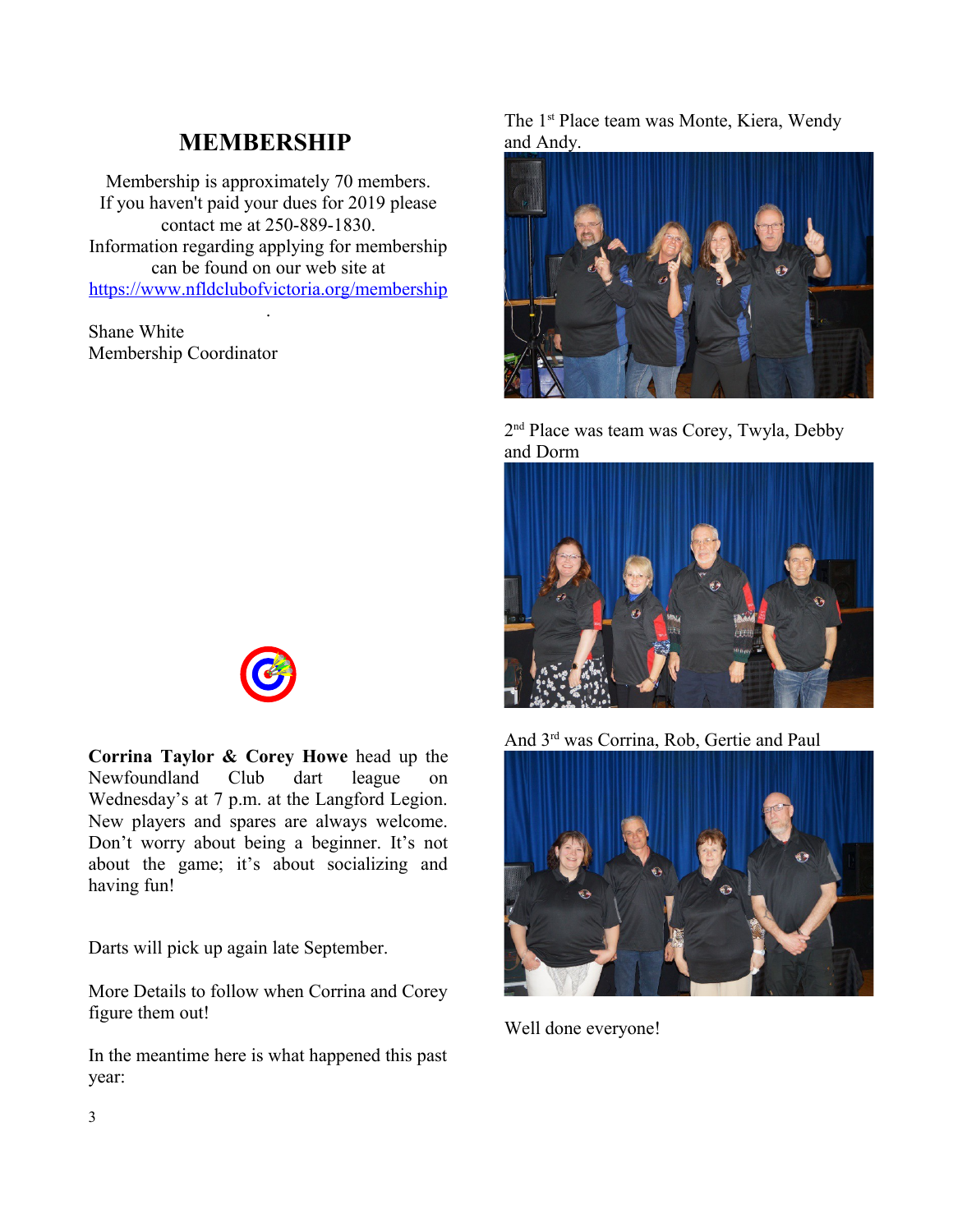Lots of other prizes and awards went out but most importantly we all had a fantastic time doing what we love..socializing and having fun.



### **Miscellaneous Information**

Those of you who subscribe to "Life is Better Downhome" would have seen an annual cruise promoted...."Shanneyganock and Friends Cruise"

I just returned from that ........OMG what fun!!!!!!!. If you can imagine being with 200 fellow Newfoundlanders every day for 7 days and enjoying

traditional music, dancing, singing and conversation.The fact that the ship was the world's largest and contained every entertainment imaginable,

docked in exciting places and served great food was secondary to the fact that "us Newfies were together and having a ball" Save your pennies for next year or the year after and GO. I brought home a cold but it was worth it.

Shirley Hulan



Our new website is an on-going project and we welcome ideas from Club members. The person to contact is **Shane White.**

We also encourage members to promote our Club with the assistance of this website. You can easily refer family, friends, or acquaintances *… and especially anyone that you meet who might be interested in joining our Club …* to this site: **www.nfldclubofvictoria.org**



If you know of a Club member who has had a death in the family, who is ill (in hospital 24 hours or more), has had a baby, etc., please inform Bev. She will send an appropriate card on behalf of the club.

……….**Bev Harkousha**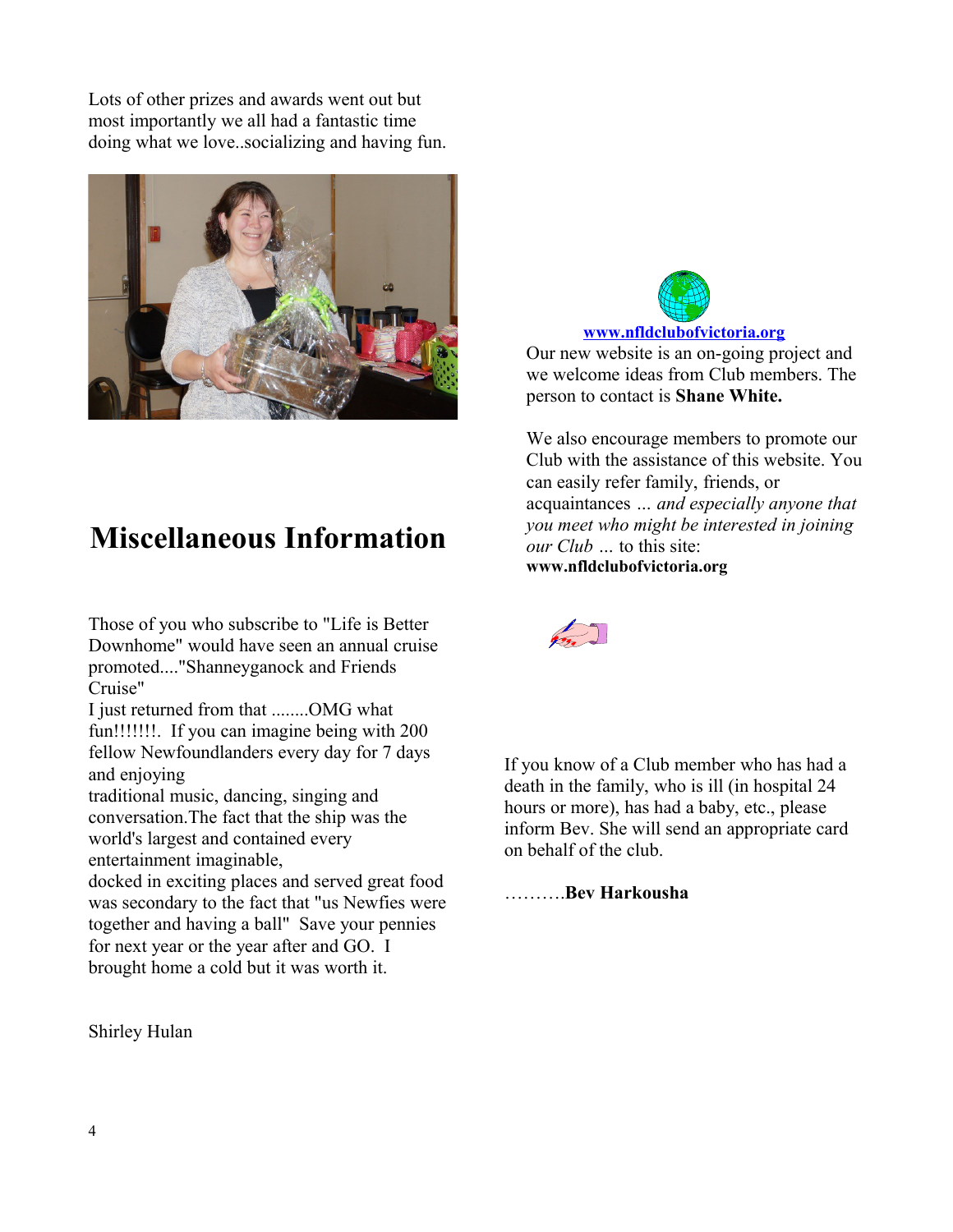### **MUSIC AND FRIENDS**

Our Club has many musically talented members. A lot of this talent can be experienced at our Meeting and Pub Nights. Some can even be enjoyed at local venues.

#### **Wondering Who Is Playing Where?**

The following list gives you some choices but it is not guaranteed to be accurate. Please confirm before attending.

**The Tom Morrissey Band www.tommorrisseyband.com** 

**Cookeilidh www.cookeilidh.com**

### **ABOUT THIS NEWSLETTER**

Hi everyone,

If anyone has anything they want me to put in the next editions please contact me at the email address below

with your ideas and/or suggestions as they are always welcome & we value your input.

#### **Cheryl Howe Cheryl.howe2011@gmail.com**

*Note:* mailing requests *will be considered upon request*, depending on the member's circumstances. Please contact, Corrina Taylor 250 415 8088

## **Member Quiz**

1. What team did the Corner Brook royals defeat to win the Allen Carol in 1986?

2. What do Newfoundlanders call small salted, Unsplit codfish ?

3. How is a Mistastin lake in Labrador believed to have been formed?

4. What Newfoundland politician kept reminding voters that "it won't be long now"?

5. Who was the long standing female vocalist with the country gentlemen?

Don't know????? Access your club's website at: **www.nfldclubofvictoria.org**



We can have an embroidered logo on almost anything. Just buy the item then contact Corrina & she will make sure it's taken care of.

Hats, toques. T- shirts, jackets, sweaters, vests, mugs, car decals and stickers and so much more.

Price list (So far – approx.) Stormtech jacket Hats - \$14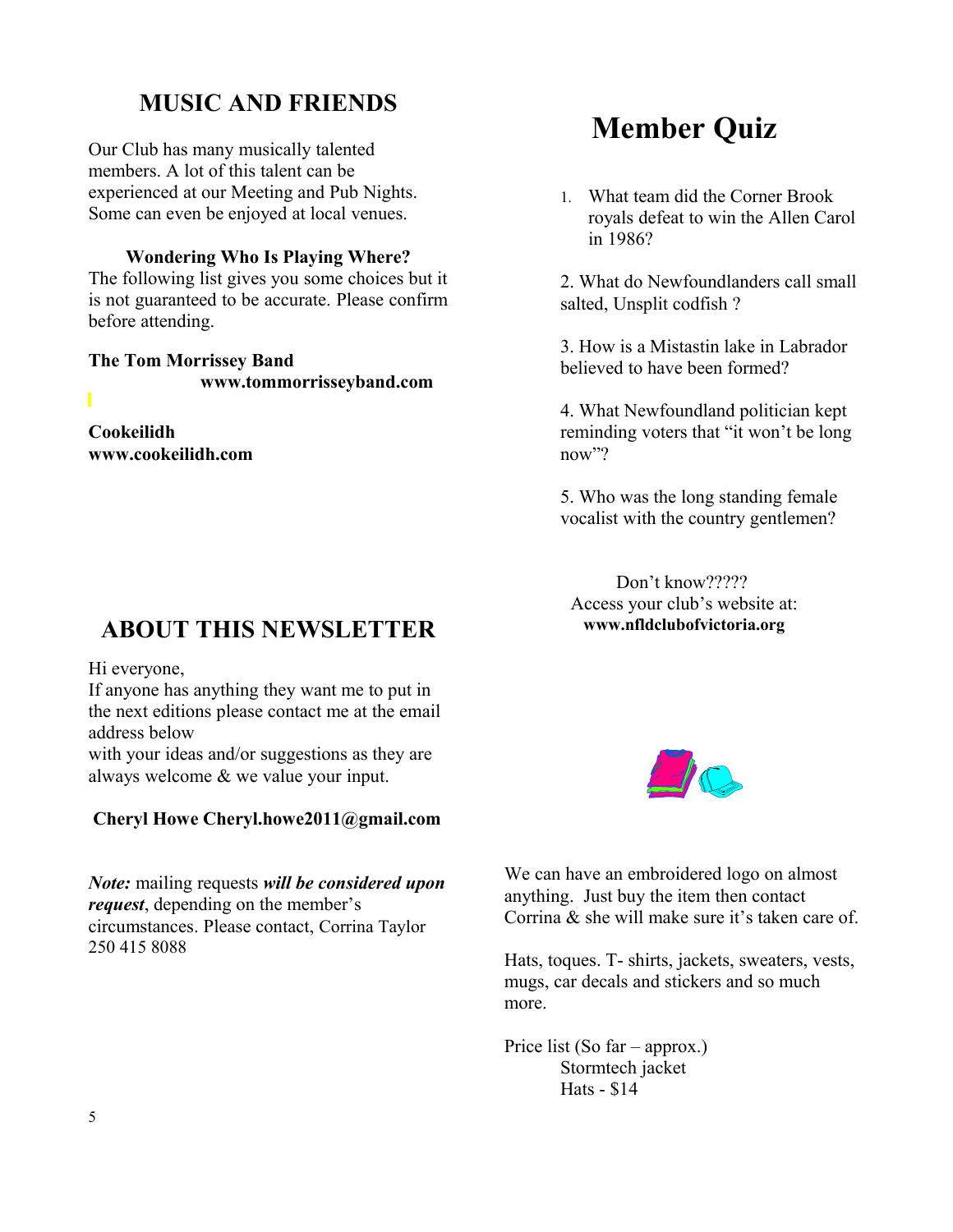16 oz mugs - \$10-\$12 Stickers & Car decals (small)- \$4

More info to come! Our newest item A club vest

Our newest Club clothing (below).



# **Did You Know?**

Many of us are at that age and/or lived in the country, and well remember the House behind the House.

#### **The House Behind the House**

One of my earliest memories As I recall the days of yore was the little house, behind the house, With the crescent o'er the door. 'Twas a place to sit and ponder With your head all bowed down low;

Knowing that you wouldn't be there,

If you didn't have to go.

Ours was a multi-holer

With a size for everyone.

You left there feeling better,

After your job was done.

You had to make those frequent trips

In snow, rain, sleet, or fog--

To that little house where you usually

Found the Sears or Eaton's catalogue.

Oft times in dead of winter,

The seat was spread with snow. T'was then with much reluctance,

To that little house you'd go.

With a swish you'd clear that wooden seat,

Bend low, with dreadful fear

You'd shut your eyes and grit your teeth

As you settled on your rear.

I recall the day Ol' Granddad,

Who stayed with us one summer,

Made a trip out to that little house

Which proved to be a bummer.

'Twas the same day that my Dad had

Finished painting the kitchen green.

He'd just cleaned up the mess he'd made

With rags and gasoline.

He tossed the rags down in the hole

Went on his usual way

Not knowing that by doing so

He'd eventually rue the day.

Now Granddad had an urgent call,

I never will forget!

This trip he made to the little house

Stays in my memory yet.

He sat down on the wooden seat,

With both feet on the floor.

He filled his pipe and tapped it down

And struck a match on the outhouse door.